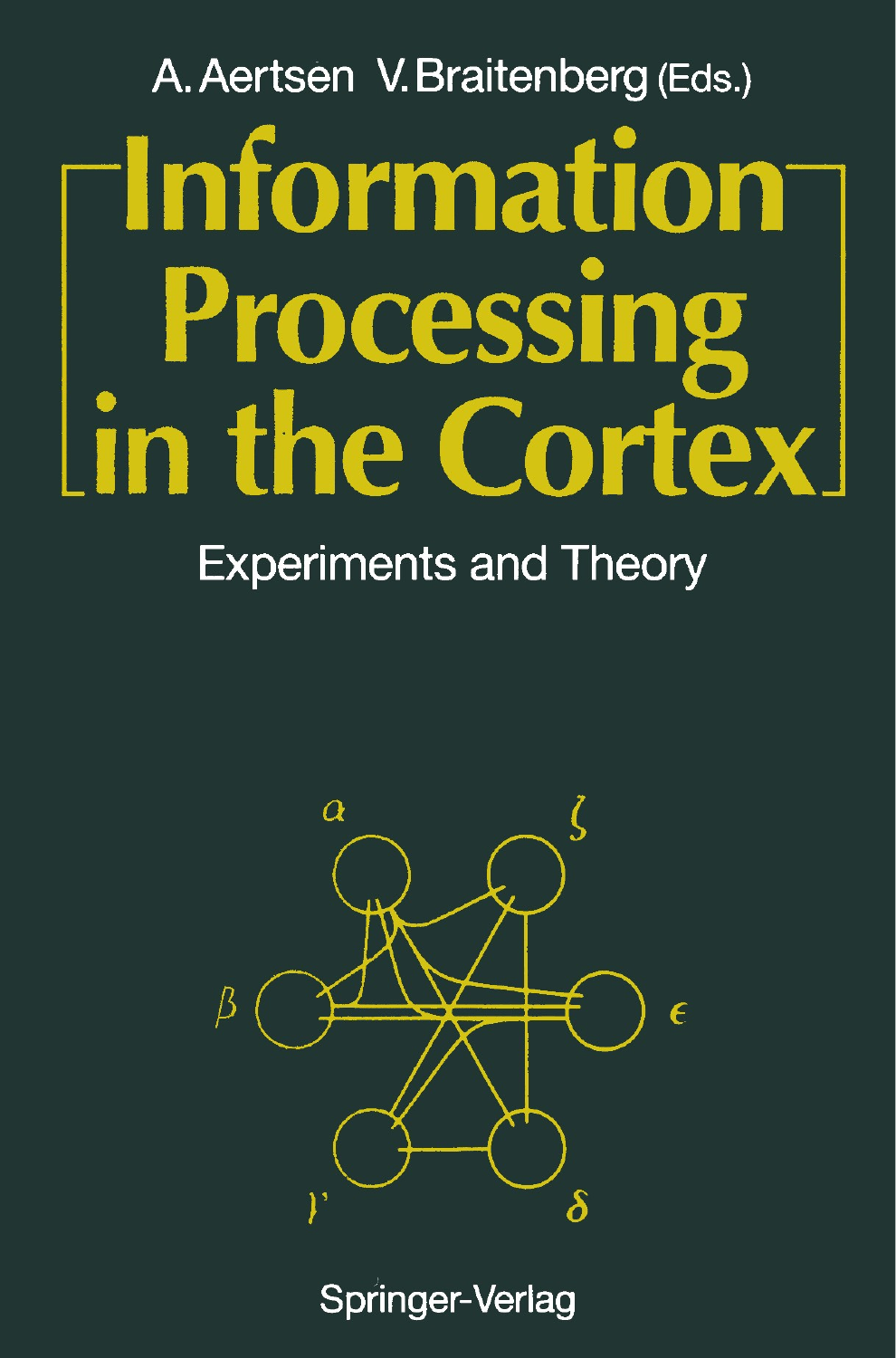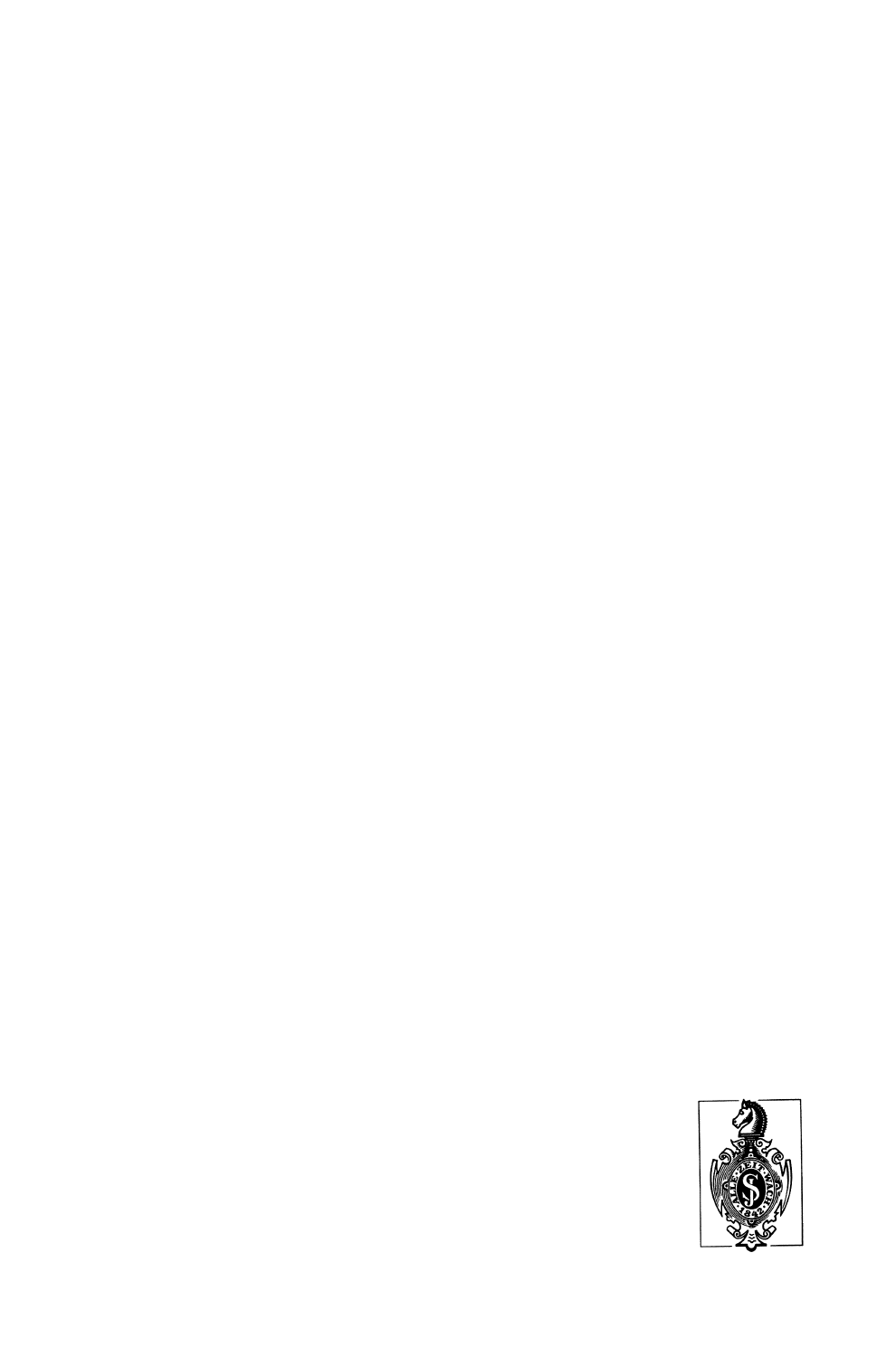Ad Aertsen Valentino Braitenberg (Eds.)

## **Information Processing in the Cortex**

Experiments and Theory

With 102 Figures

Springer-Verlag Berlin Heidelberg New York London Paris Tokyo Hong Kong Barcelona Budapest